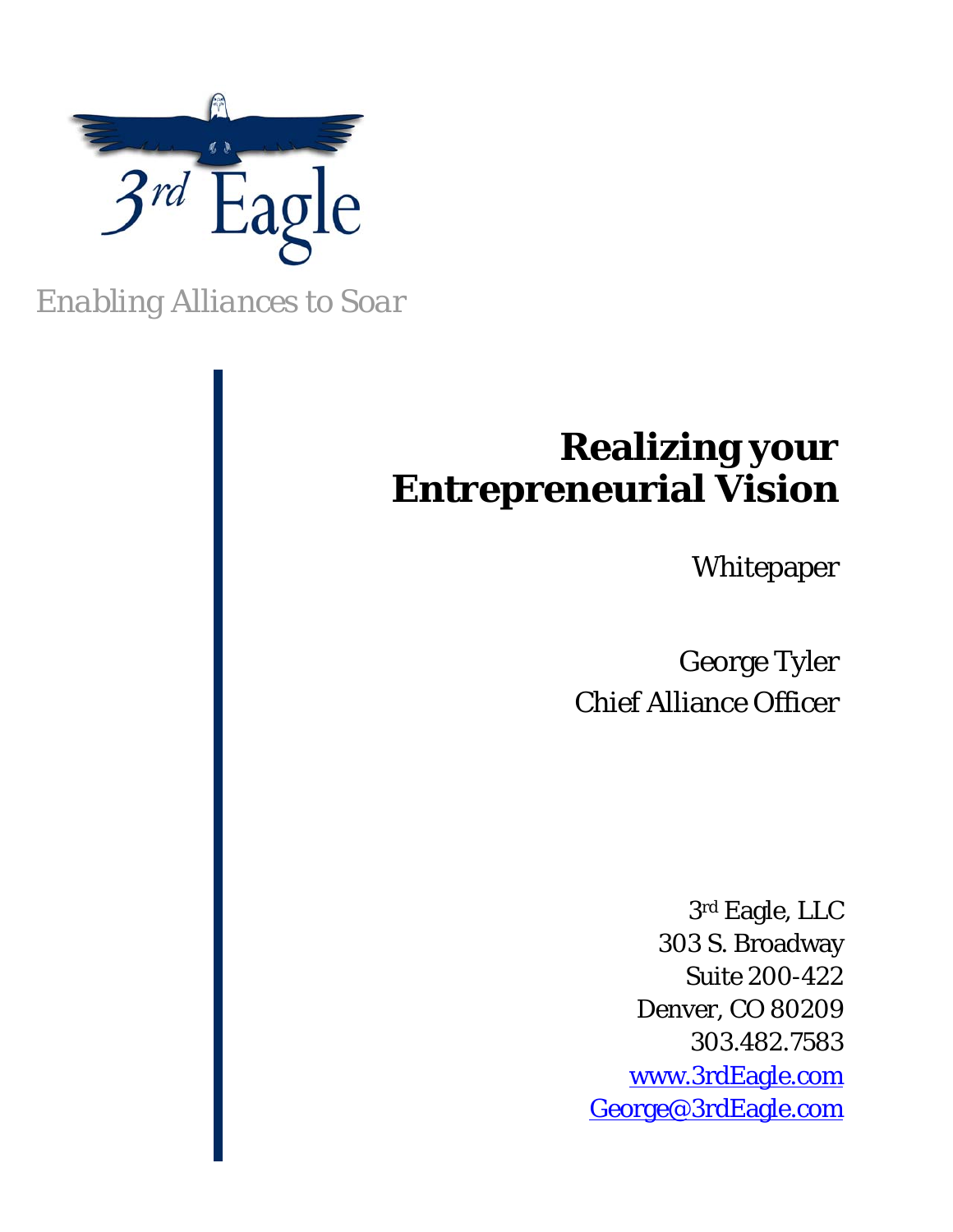# **Realizing your Entrepreneurial Vision**



# **Realizing your Entrepreneurial Vision**

by George Tyler, Chief Alliance Officer, 3rd Eagle, LLC

Question: Can you become a successful entrepreneur?

Answer: Yes, but you can't do it alone.

Entrepreneurs begin by creating a vision. The vision states what your company does, why it is in business and what it will achieve. From this vision, a company strategy emerges. It describes the actions the company will take to make the vision a reality. Your company's future pain and success is a function of 1) whether your vision serves the needs of the marketplace and 2) how successfully your company implements its strategy.

Michael Gerber, an entrepreneurial leader and author of the popular E-Myth series of books, says company founders begin as "Three-people-in-one" – Entrepreneurs, Managers and Technicians. At best, trying to be all three results in stagnation; more commonly, it results in business failure.

# **Entrepreneurs Live their Vision**

The Entrepreneur guides and nurtures the vision of the company. Many times the Entrepreneur and the initial brand are synonymous. An Entrepreneur sells everyone on their vision of the future. They sell their employees, customers, prospects, suppliers, alliance partners, bankers, investors and anyone else remotely involved in the success of their venture. In my experience, when an Entrepreneur spends 70-80% of their time crusading for the business, the company's revenue grows. Conversely, if the Entrepreneur spends only 20-30%, the company begins to slide into financial ruin.



Today's Entrepreneurs must understand their strengths and create alliances that can compensate for their weaknesses. One cannot do it alone. Some insightful company founders realize that although they developed the company's vision, their on-going role is Technician. For example, Edwin Land wanted to be an inventor, not run the company. He found others to lead his vision for the Polaroid Corporation.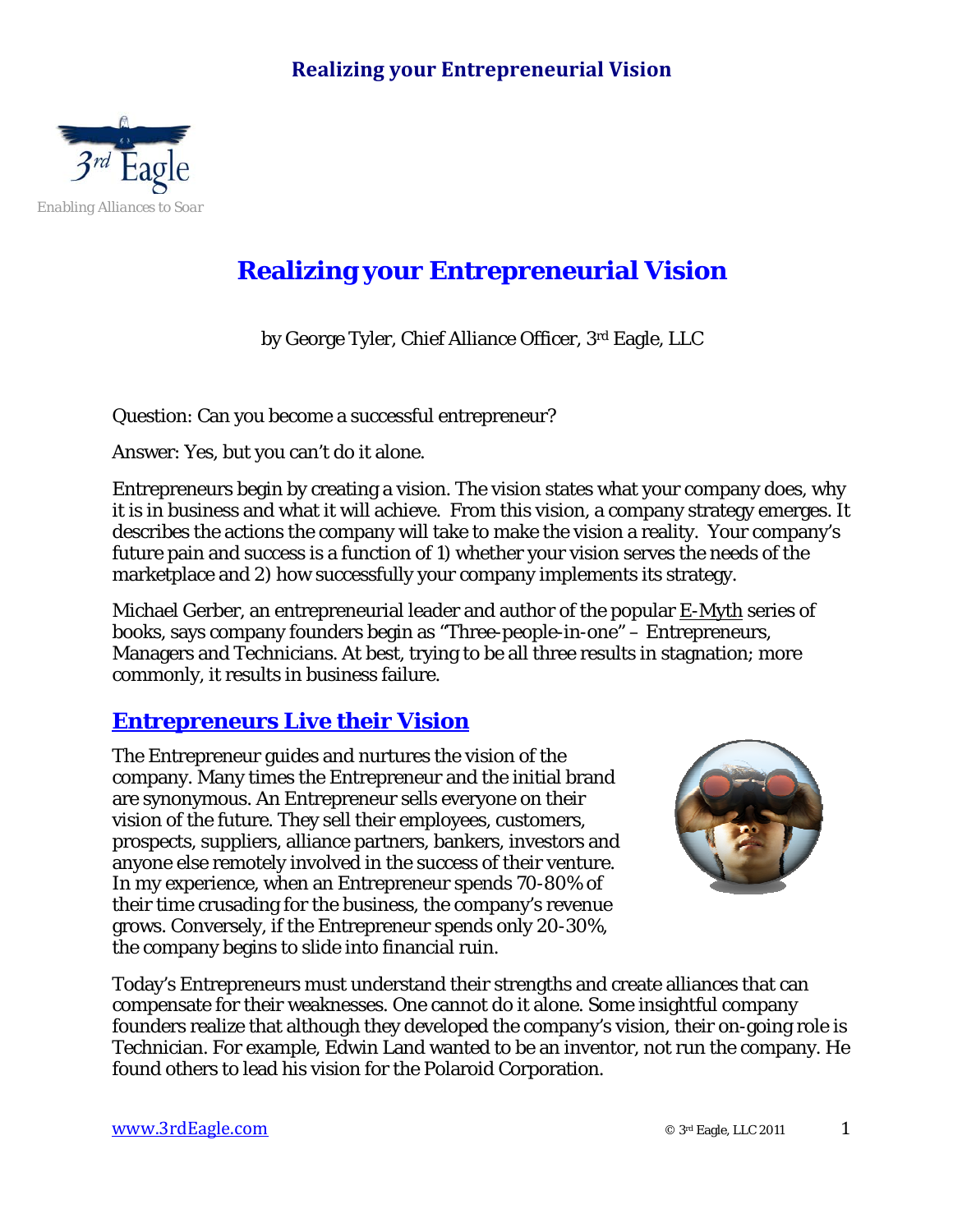# **Realizing your Entrepreneurial Vision**

#### **Managers measure success**

Companies need Managers. Managers lead a specific function within the company, e.g. sales, accounting, marketing, finance, IT. Managers compare past performance to strategic goals to determine their function's success. Sales Managers establish the parameters that will be tracked in sales reports. For example, the manager will measure indicators such as the number of leads generated, closure rate, actual sales, customer retention, and new customers. The Accounting Manager reviews the accounting numbers generated by the bookkeeper to determine the company's financial performance.

Typically, Entrepreneurs are not suited to be Managers; they do not have the patience to spend on details nor the time for endless meetings. In fact, many Entrepreneurs resent the misuse of any time when they aren't living their vision. To an Entrepreneur, sitting in a meeting that tracks marketing results or IT indicators is analogous to driving 100 miles per hour while looking in the rear view mirror.

# **Technicians do the physical work**

The Technician performs the actual work of the company. For a software company, the Technicians are the engineers or support people. For a manufacturing plant, the Technicians are the workers on the factory floor. The wait staff and the cooks are the Technicians for a restaurant. Many Entrepreneurs start their careers as technicians. Once they have created the vision for the future, they leave the details to other Managers and Technicians.

# **Running the Mobius Strip**

The vision starts with the Entrepreneur, who brings his ideas to the marketplace and creates the business relationships that will make the vision possible. Selling the world on this vision is the goal of the Entrepreneur. Sales are a scorecard of the Entrepreneur's vision, strategy, and leadership.

In the beginning of the company, the Entrepreneur performs all three roles. As sales increase, the Entrepreneur is dragged into the details. They find themselves performing the Manager's job, or the Technician's duties and losing focus on their Entrepreneurial role. When the vision isn't being sold to the world, the company stagnates. Entrepreneurs who find themselves being overwhelmed by details and who are not ready to hire employees to do the Manager's and Technician's roles can

benefit from creating alliances.

www.3rdEagle.com  $\otimes$  3rd Eagle, LLC 2011 How many Entrepreneurs have missed their son's football games, or daughter's soccer games? A dilemma emerges as the Entrepreneur sells the vision, manages one or more functions and works the floor. Vacations become a fading thought. Blood pressure rises. They run on a mobius strip. Every day, every month, all year long they find themselves traversing an endless loop. They are busy, but not making progress toward their vision.